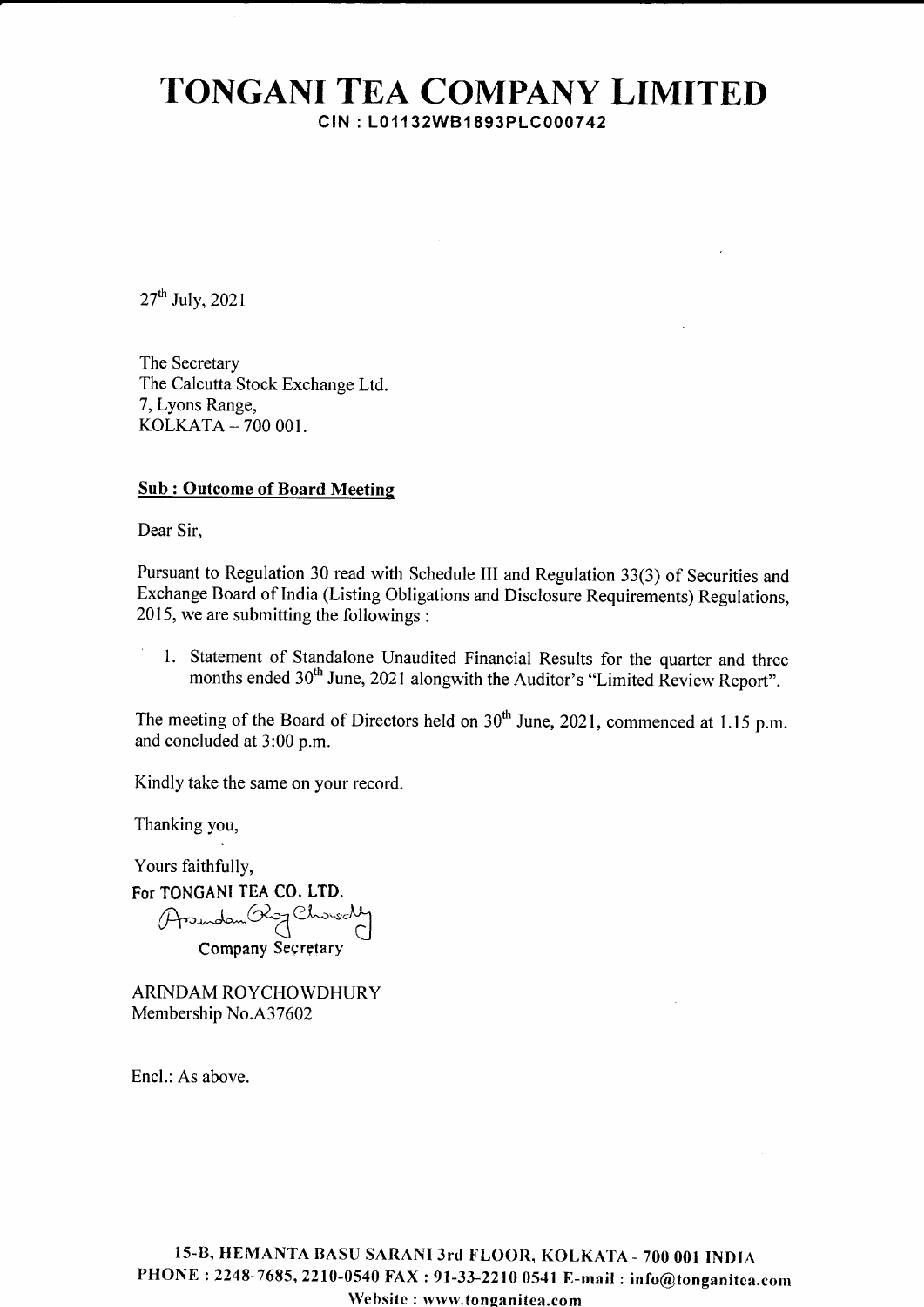# NAVIN NAYAR & COMPANY Chartered Accountants

### <u>Unmodified Opinion is expressed on the Quarterly Unaudited (with limited review by auditors)</u> <u>Financial Results (for companies other than banks) for the Quarter Ended 30th June, 2021</u>

Independent Auditor's Limited Review Report on First Quarter Unaudited Standalone Financial Result for Quarter Ended 30th June, 2021 (From 01/04/2021 to 30/06/2021) of the Company Pursuant to the Regulation 33 and 47(1)(b) of the SEBI (Listing Obligations and Disclosure Requirements) Regulations, 2015, as amended

Limited Review Report to The Board of Directors Tongani Tea Company Limited [CIN: L01132WB1893PLC000742]

- 1. We have reviewed the accompanying Standalone Ind AS Statement of Unaudited financial results of Tongani<br>Tea Company Limited ("the Company") for the First Quarter ended  $30^{th}$  June, 2021 (from 01/04/2021 to  $30/06/2021$ 30, 2015 and Circular No. CIR/CFD/FAC/62/2016 dated July 5, 2016.
- 2. This Statement, which is the responsibility of the Company's Management and approved by the Board of Directors, has been prepared in accordance with recognition and measurement principals laid down in Indian Accounting generally accepted in India. Our responsibility is to issue a report on the Statement based on our review.
- 3. We conducted our review in accordance with the standards on review engagement (SRE) 2410, "Review of Interim Financial Information Performed by the Independent Auditor of the Entity", issued by the Institute of Chartere inquiries of the Company personnel and analytical procedures applied to financial data and thus provide less assurance than an audit. We have not performed an audit and accordingly, we do not express an audit opinion.
- 4. Based on our review conducted as above, nothing has come to our attention that causes us to believe that the accompanying Statement, prepared in accordance with aforesaid accounting standards and other recognized accoun

 $\frac{1}{2}$  ,  $\frac{1}{2}$  ,  $\frac{1}{2}$ 

FOT NAVIN NAYAR & COMPANY Firm Registration No. 317117E Chartered Accountants

NAVIN NAYAR Membership No.053267

UDIN: 21053267AAAAAAV2004 Date: 27 /07 /202L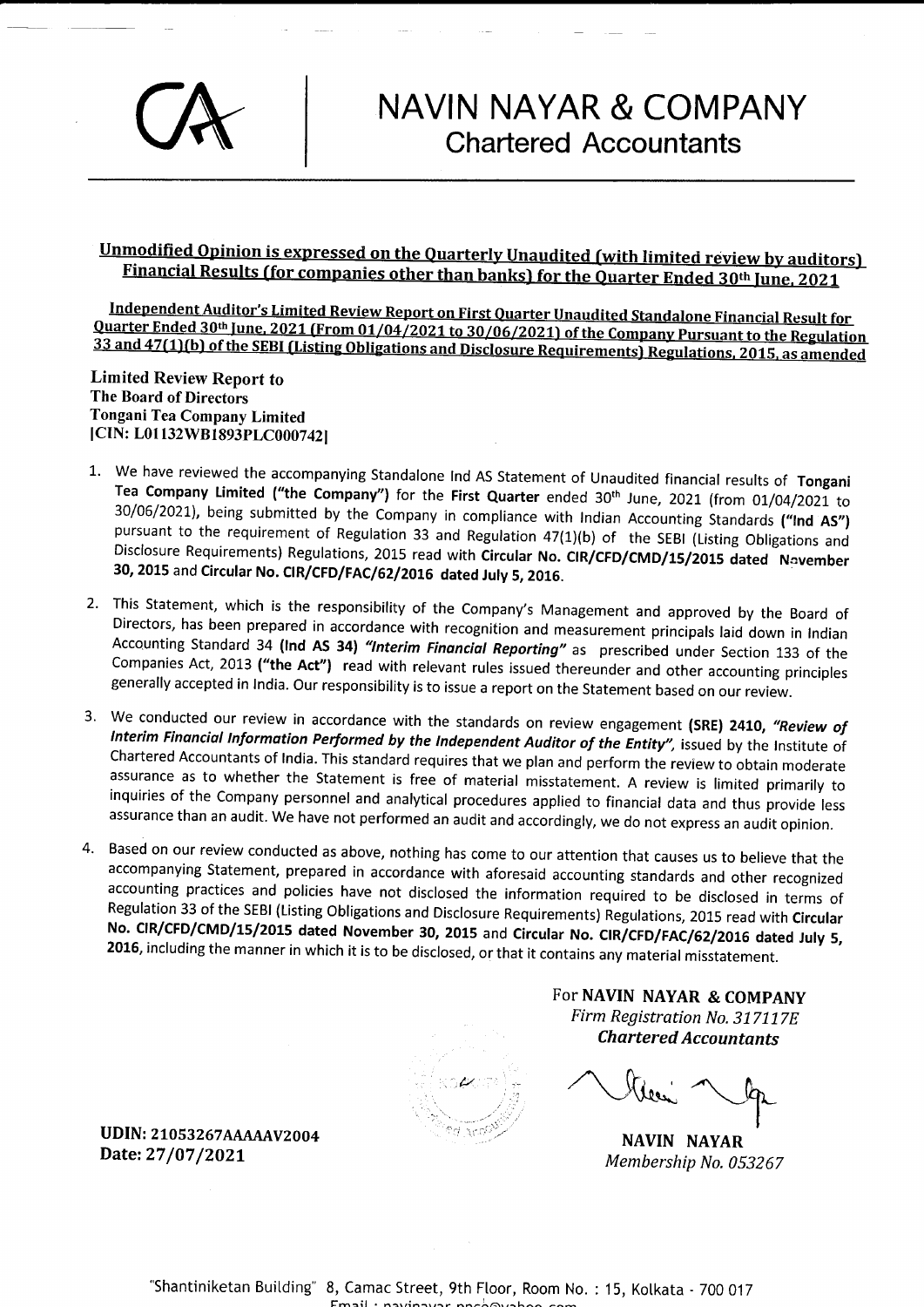### TONGANI TEA COMPANY LIMITED

CIN : L01 132W81893PLC000742

Regd.Office : 15B, Hemanta Basu Sarani, 3rd Floor, Kolkata-700001.

Phone :2248-7685, 2210-0540 ; Fax : 91-33-2210-0541

E-mail:info@tonganitea.com : Website : www.tonganitea.com

STATEMENT OF STANDALONE UNAUDITED FINANCIAL RESULTS FOR THE QUARTER AND THREE MONTHS ENDED 3OTH JUNE, 2O2I

| <b>Rupees in Lakhs</b><br><b>PART I</b> |                                                                                     |                      |            |             |                   |
|-----------------------------------------|-------------------------------------------------------------------------------------|----------------------|------------|-------------|-------------------|
| <b>PARTICULARS</b>                      |                                                                                     | <b>Quarter Ended</b> |            |             | <b>Year Ended</b> |
|                                         |                                                                                     | 30-06-2021           | 31-03-2021 | 30-06-2020  | 31-03-2021        |
|                                         |                                                                                     | (Unaudited)          | (Audited)  | (Unaudited) | (Audited)         |
| 1                                       | <b>Revenue from Operations</b>                                                      | 172.08               | 34.20      | 171.98      | 953.50            |
| $\mathbf 2$                             | Other Income                                                                        | 2.48                 | 20.28      | 7.21        | 35.15             |
|                                         | Total Income (1+2)                                                                  | 174.56               | 54.48      | 179.19      | 988.65            |
| $\overline{\mathbf{3}}$                 | <b>Expenses</b>                                                                     |                      |            |             |                   |
|                                         | (a) Cost of materials consumed (Note 5)                                             |                      |            |             |                   |
|                                         | (b) Purchases of stock-in-trade                                                     |                      |            |             | 6.01              |
|                                         | (c) Changes in inventories of finished goods,                                       | (40.09)              | 0.01       | (19.54)     | (1.99)            |
|                                         | Stock-in-trade and Work-in-progress                                                 |                      |            |             |                   |
|                                         | (d) Employee Benefits Expense                                                       | 129.60               | 172.37     | 115.77      | 603.13            |
|                                         | (e) Finance Costs                                                                   | 1.44                 | 2.41       | 3.21        | 40.82             |
|                                         | (f) Depreciation and Amortisation expenses                                          | 6.00                 | 6.47       | 6.01        | 24.50             |
|                                         | (g) Other Expenses                                                                  | 47.25                | 49.94      | 49.21       | 212.95            |
|                                         | <b>Total Expenses</b>                                                               | 144.20               | 231.20     | 154.66      | 885.42            |
| $\overline{\mathbf{4}}$                 | Profit/(Loss) before Exceptional Items and                                          |                      |            |             |                   |
|                                         | $tax(1+2-3)$                                                                        | 30.36                | (176.72)   | 24.53       | 103.23            |
| $\overline{5}$                          | <b>Exceptional items</b>                                                            |                      |            |             |                   |
| $\overline{6}$                          | Profit/(Loss) before tax (4-5)                                                      | 30.36                | (176.72)   | 24.53       | 103.23            |
| $\overline{7}$                          | <b>Tax Expenses</b>                                                                 |                      |            |             | 3.62              |
|                                         | -Current Tax                                                                        |                      | 3.62       |             |                   |
|                                         | -MAT Credit                                                                         |                      | (3.34)     |             | (3.34)            |
|                                         | -Deferred Tax Assets                                                                |                      | 8.93       |             | 8.93              |
|                                         | - Income Tax for earlier years                                                      |                      | 9.21       |             | 9.21              |
| $\overline{8}$                          | <b>Total Tax Expense</b>                                                            | 30.36                | (185.93)   | 24.53       | 94.02             |
| $\overline{9}$                          | Net Profit/(Loss) after tax (6-7)<br>Other Comprehensive Income/(Loss) (net of tax) |                      |            |             |                   |
|                                         | (a) Items that will not be reclassified to profit or loss                           |                      | 20.53      |             | 20.53             |
|                                         | - Income Tax relating to the item that will not be                                  |                      |            |             |                   |
|                                         | reclassified to profit or loss                                                      |                      | (3.21)     |             | (3.21)            |
|                                         | (b) Items that will be reclassified to profit or loss                               |                      |            |             |                   |
|                                         | Income Tax relating to the item that will be                                        |                      |            |             |                   |
|                                         |                                                                                     |                      |            |             |                   |
|                                         | reclassified to profit or loss                                                      |                      |            |             |                   |
|                                         | Total Other Comprehensive Income/(Loss)                                             |                      |            |             |                   |
|                                         | for the period (net of tax)                                                         |                      | 17.32      |             | 17.32<br>111.34   |
| 10 <sub>1</sub>                         | Total Comprehensive Income/(Loss) for the                                           | 30.36                | (168.61)   | 24.53       |                   |
|                                         | period (comprising Profit / (Loss) and other                                        |                      |            |             |                   |
|                                         | comprehensive income for the preiod) (8+9)                                          |                      |            |             |                   |
| $\overline{11}$                         | Paid up Equity Share Capital                                                        | 18.58                | 18.58      | 18.58       | 18.58             |
|                                         | (Face Value of the Share Rs.10/- each)                                              |                      |            |             |                   |
| 12                                      | <b>Other Equity</b>                                                                 | 1112.37              | 1112.37    | 1019.60     | 1112.37           |
| 13                                      | <b>Earnings Per Share (Weighted)</b>                                                |                      |            |             |                   |
|                                         | (of Rs.10/- each)                                                                   |                      |            |             |                   |
|                                         | <b>Basic</b><br>(a)                                                                 | 16.34                | (100.06)   | 13.20       | 50.61             |
|                                         | <b>Diluted</b><br>(b)                                                               | 16.34                | (100.06)   | 13.20       | 50.61             |



సిగ్గ $\alpha_{\rm eff}$